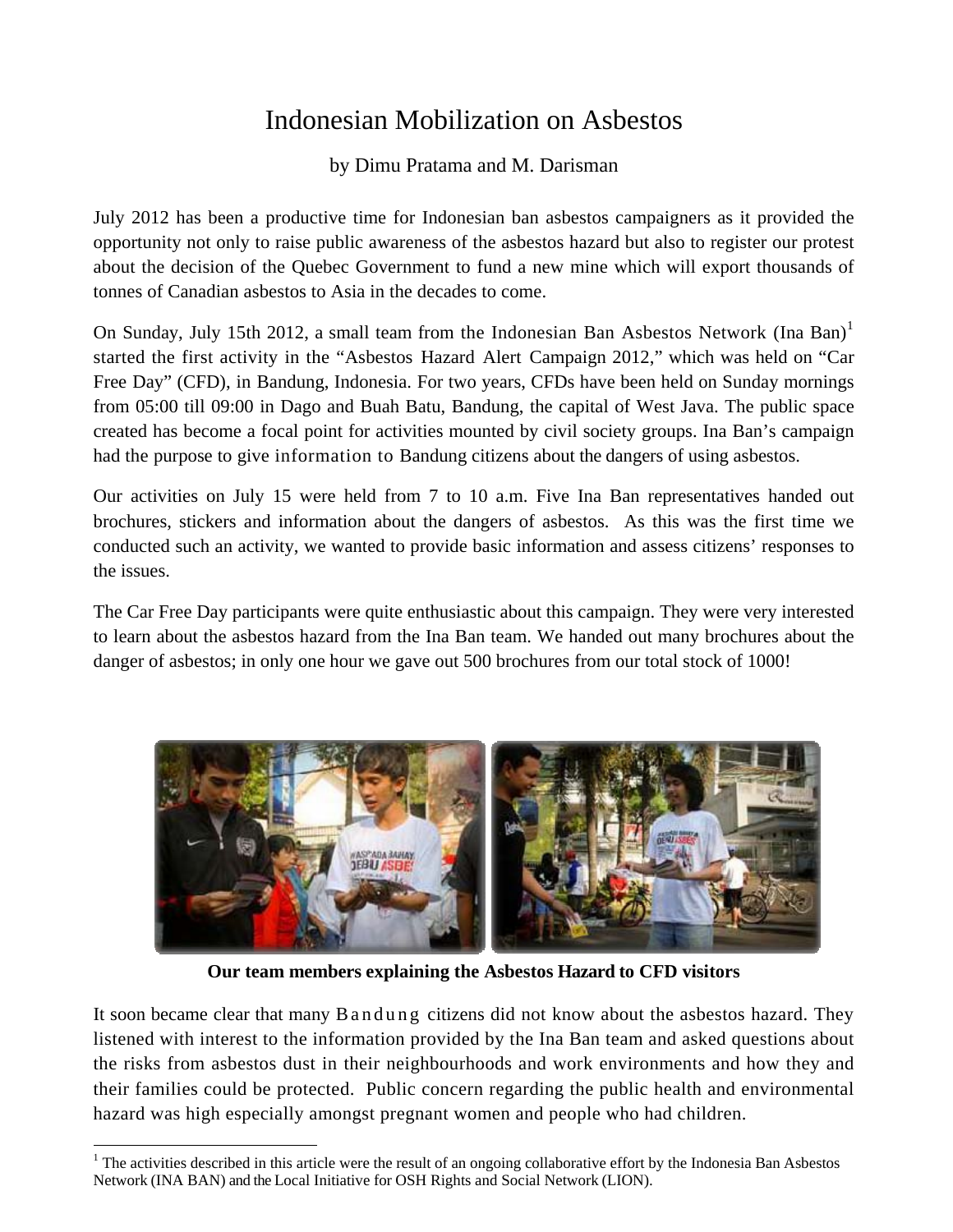

**A Pregnant woman seriously listened to the explanation about the danger of Asbestos** 

Ms. Neneng, one of visitors, said "Oh I just realized this thing (Asbestos) is a danger, Thank God I didn't use it at home." The reaction of Rahmat, a visitor who was out for a healthy walk on CFD, was similar: "In my dorm they use asbestos in front of the house, what should I do?" And there were many responses similar to these. We tried our best to explain the danger, appropriate safety measures and how to remove asbestos in order to clean up the environment.

The "Asbestos Hazard Alert Campaign 2012" activity on July 15 was the beginning of Ina Ban's current three-month CFD program to educate Bandung citizens about the dangers of asbestos. The CFD July 15 Ina-Ban outreach project received a good response from the local press with coverage by Pikiran Rakyat, the leading media group in Bandung. After the Muslim fasting month of Ramadhan is over, in September activities are planned once a fortnight which will alternate between the locales of Dago and Buah Batu.



**Car Free Day Dago Activities**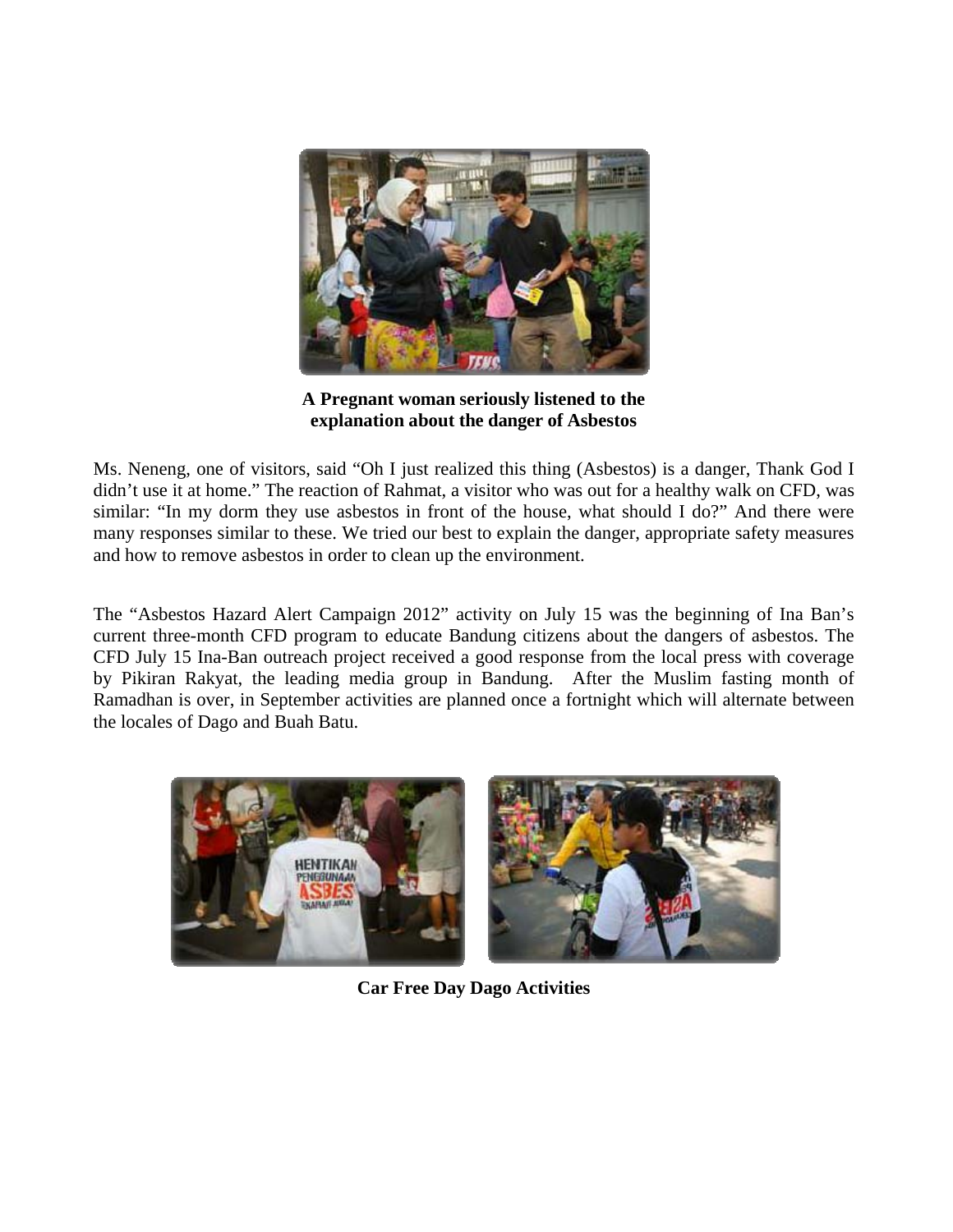

**Explaining the Toxicity of Asbestos**

On July 18, 2012, Ina Ban planned a protest outside the Canadian Embassy in Jakarta. We wanted to deliver a protest letter from Indonesian citizens about the Quebec government's \$58 million subsidy for the bankrupt Jeffrey asbestos mine. In addition to the submission of the letter, we had intended to make a visual manifestation of public outrage at this development and to that end had made protest posters and banners, and written a press release about our demonstration. We were prevented from realizing our goal by the police and Canadian Embassy security guards who chased us away from the Embassy's front yard. Photos we had taken in front of the Embassy were deleted by Embassy Security guards.

An alternative location for the protest was found when Ina Ban protestors held up their signs at an iconic Jakarta landmark.



**Ina Ban demonstrators in HI Circle, Jakarta's most iconic landmark** 

Having had our original plans frustrated by the authorities on July 18 it was spontaneously decided to mount a protest two days later in Bandung in front of the Governor Palace's (called the Gedung Sate) the center of the West Java Government. The well-supported event provided public space and time to highlight the hazards of ongoing asbestos use in Indonesia and publicize the duplicitous actions of the Quebec Government in supporting decades more asbestos exports to Asia.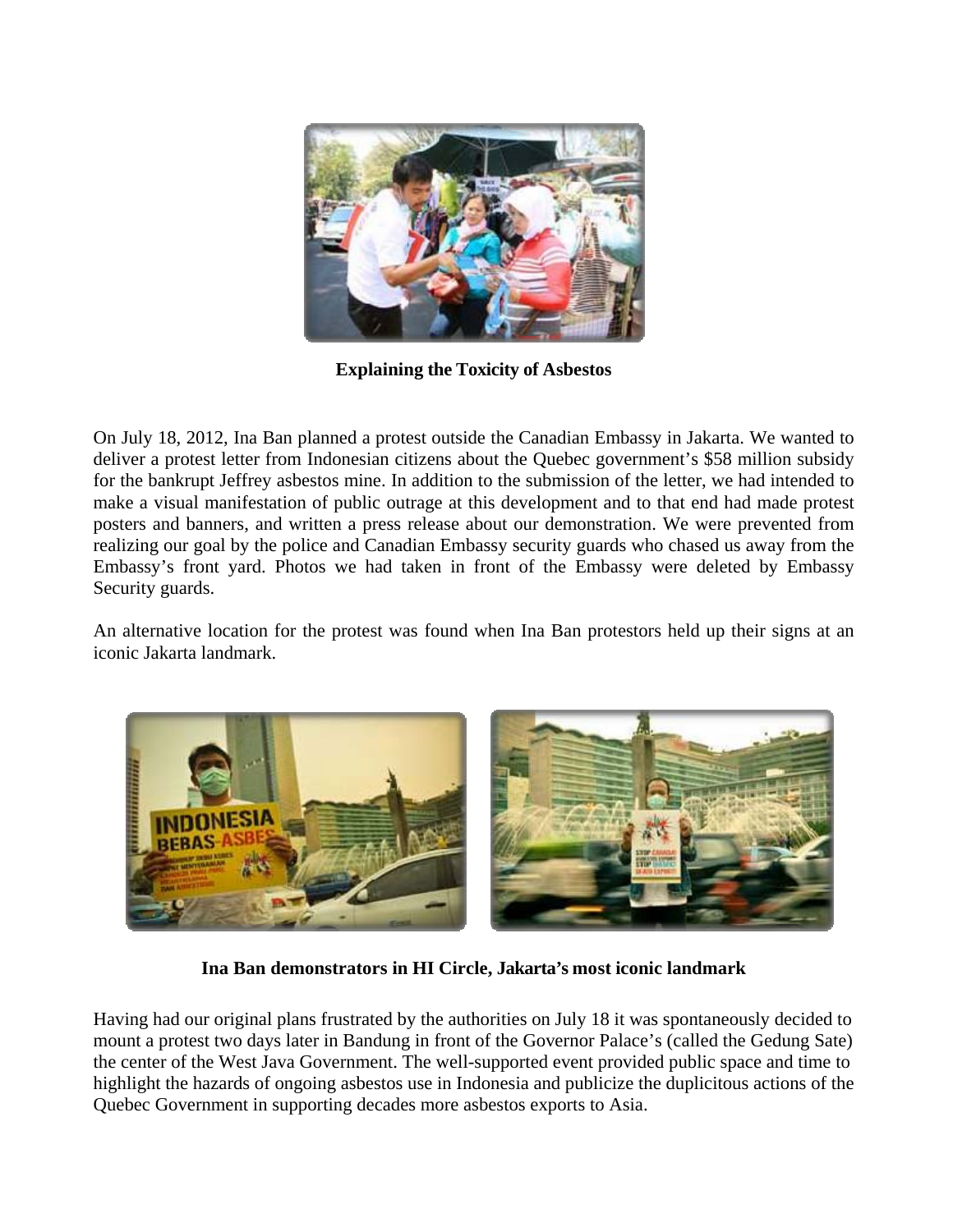

**Our Protest in Gedung Sate**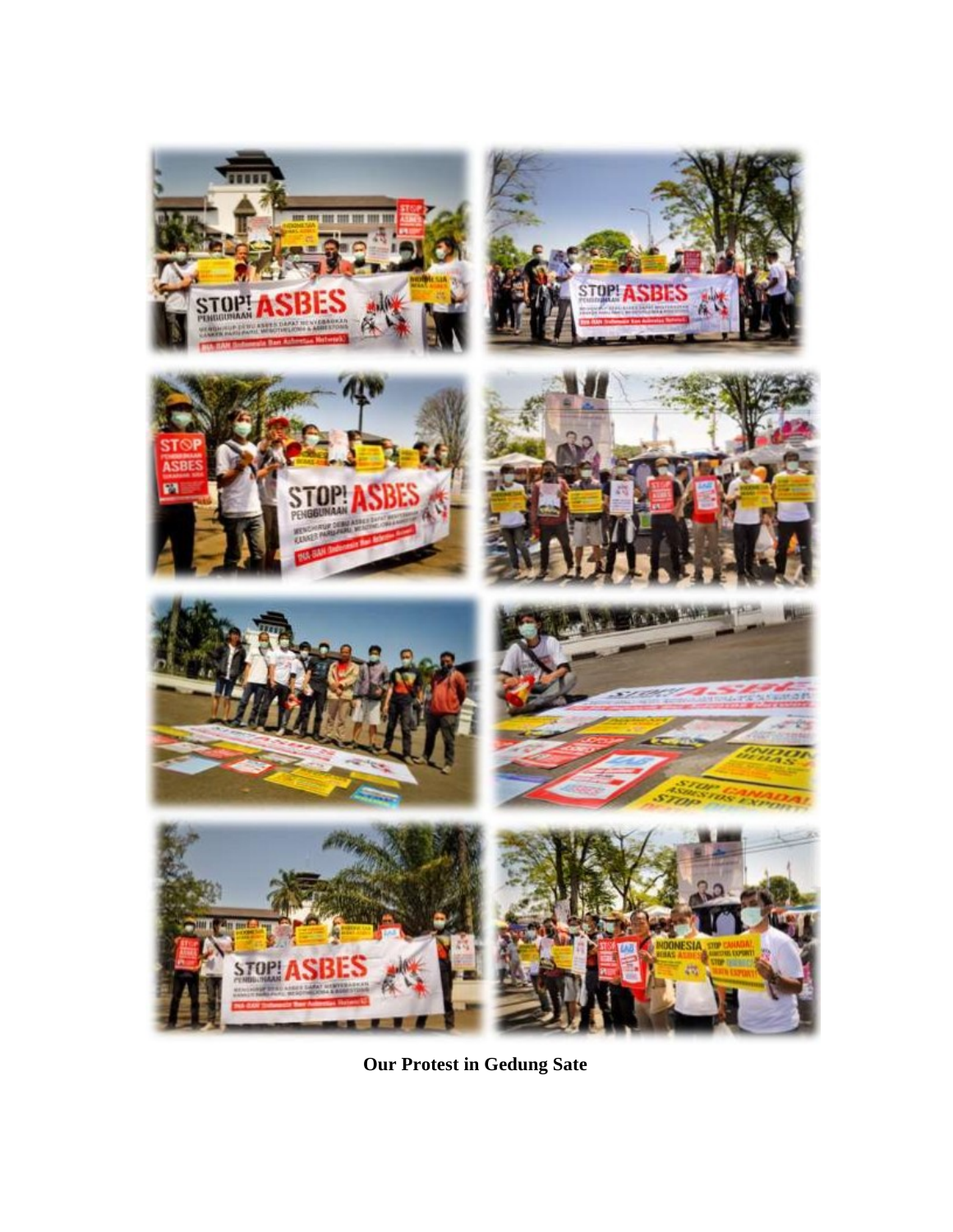

**Protest Banner** (see translation below)

Stop Canada!, Asbestos Export! Stop Quebec!, Death Export!

Indonesia Asbestos-Free Stop Importing and using white asbestos in Indonesia, before the epidemic of disease caused by

white asbestos grows. Save this nation from

the asbestos threat.

Now it's time for the Indonesian government to invest in people's health and not chase money.



**Poster 1**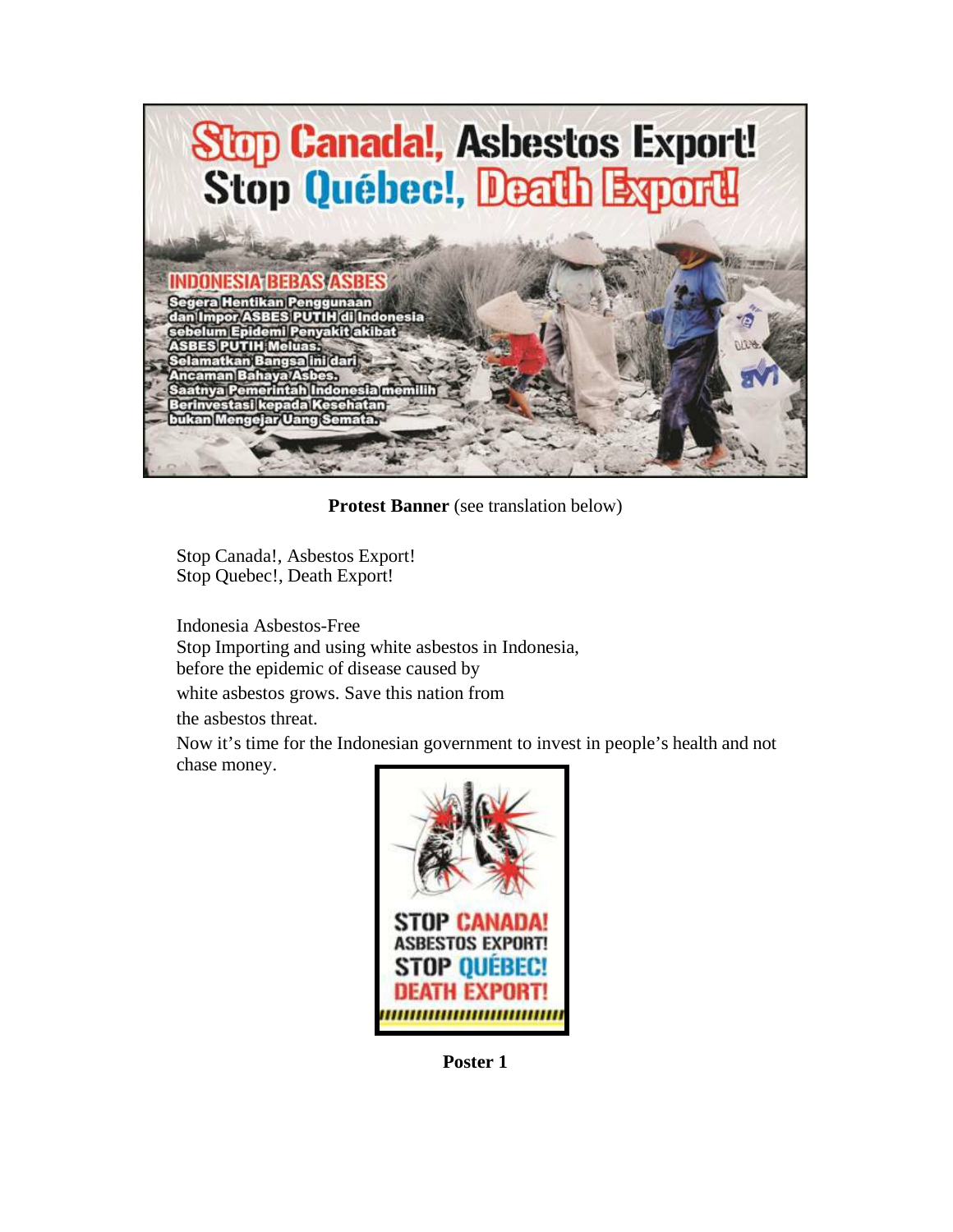

Poster 2 (see translation below)

Asbestos-Free Indonesia Inhalation of Asbestos Dust can Cause Lung Cancer, Mesothelioma, and Asbestosis.



**Poster 3** (see translation below)

Stop Using Asbestos Right Now Inhalation of Asbestos Dust can Cause Lung Cancer, Mesothelioma, and Asbestosis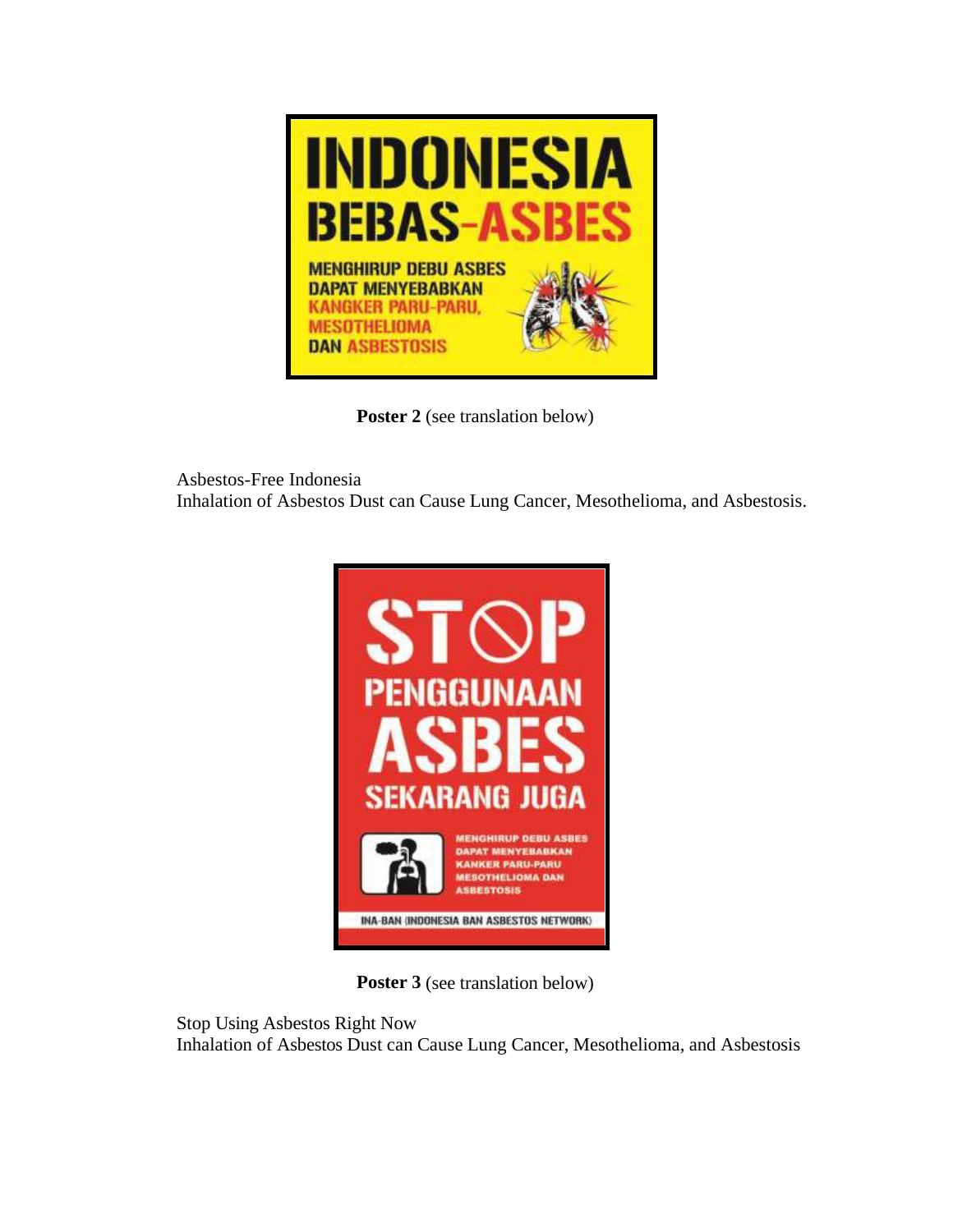

**Poster 4**



**Poster 5**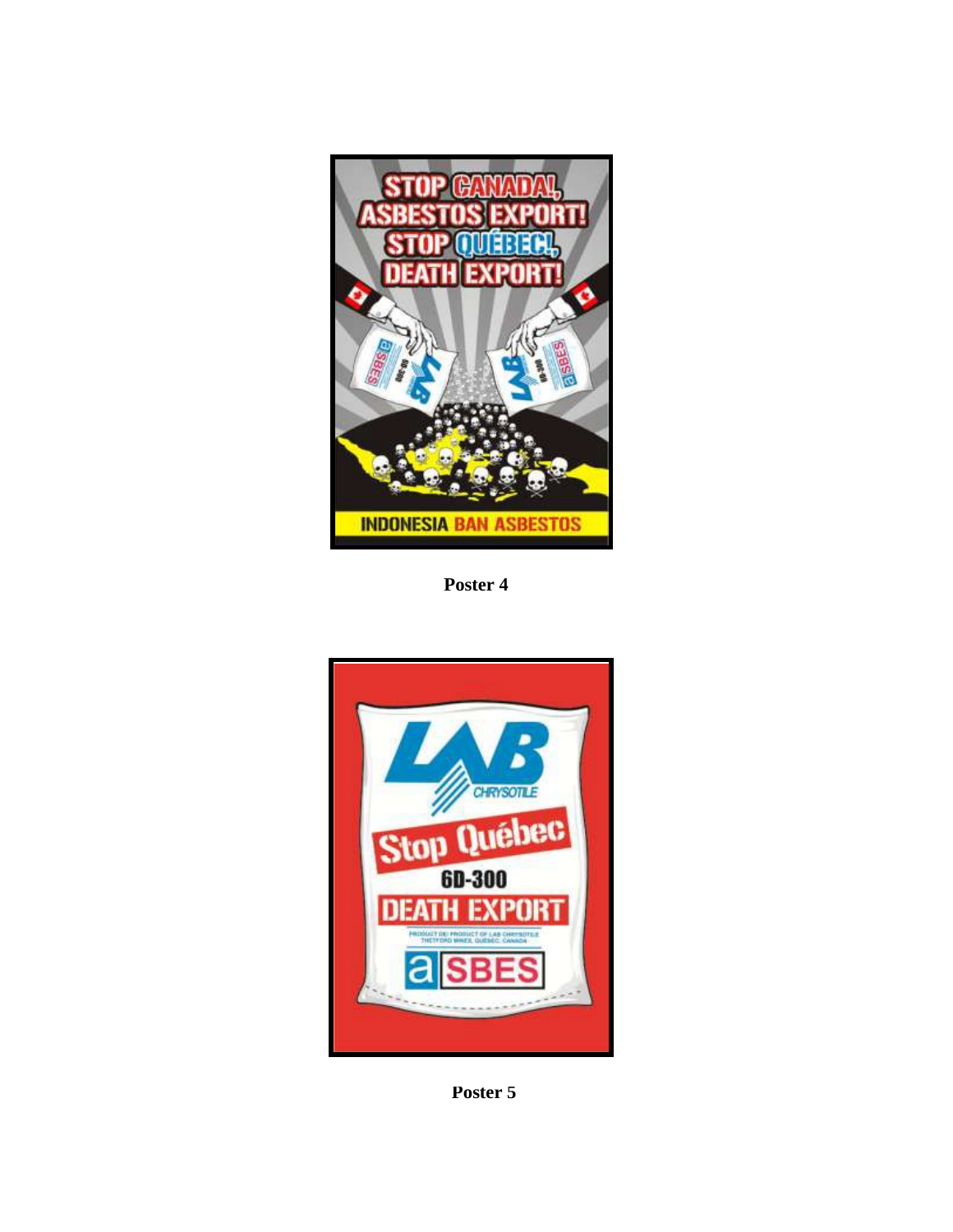

**Poster 6**



**Poster 7**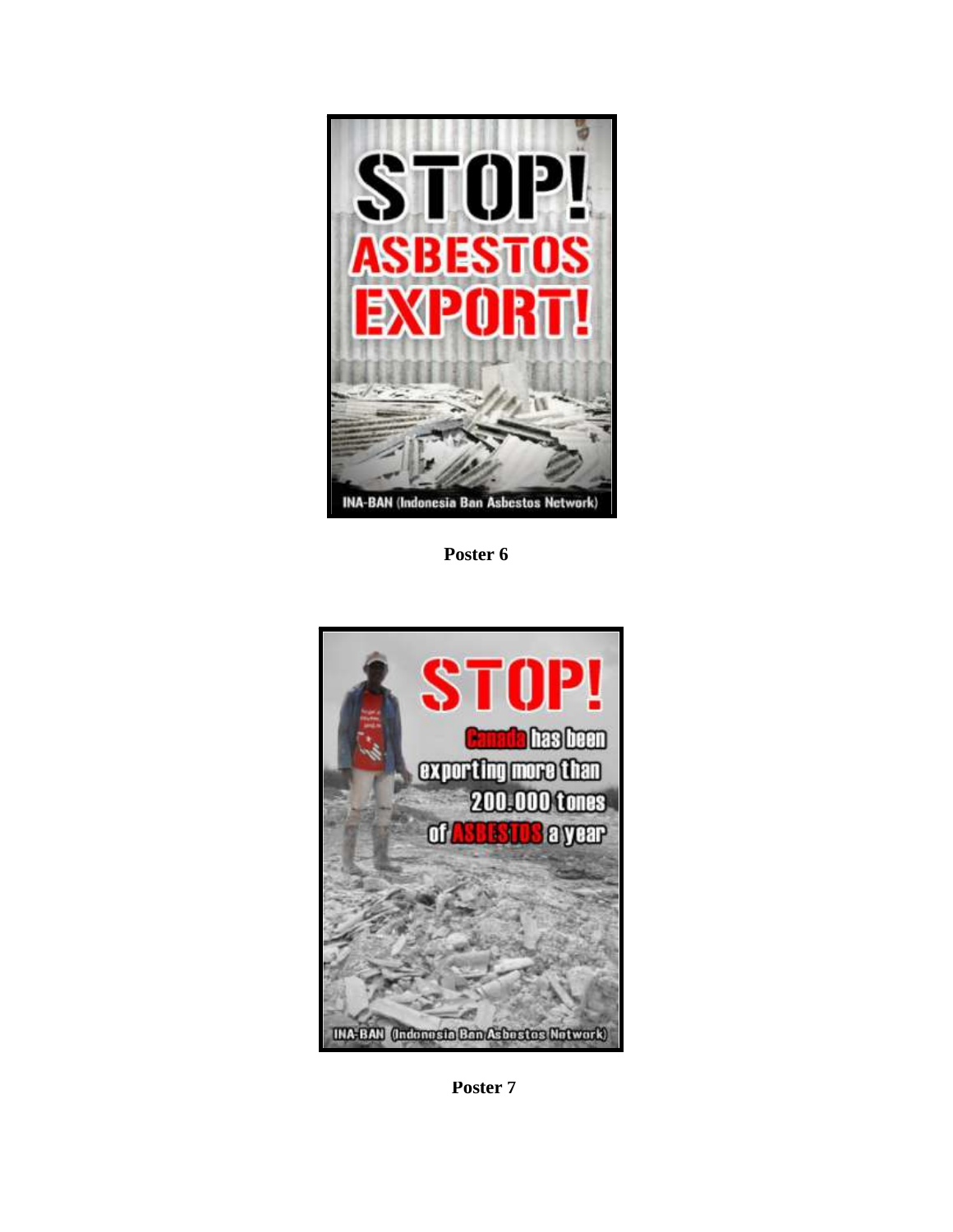

**Poster 8**



**Letter to Canada Prime Minister in Poster Version**